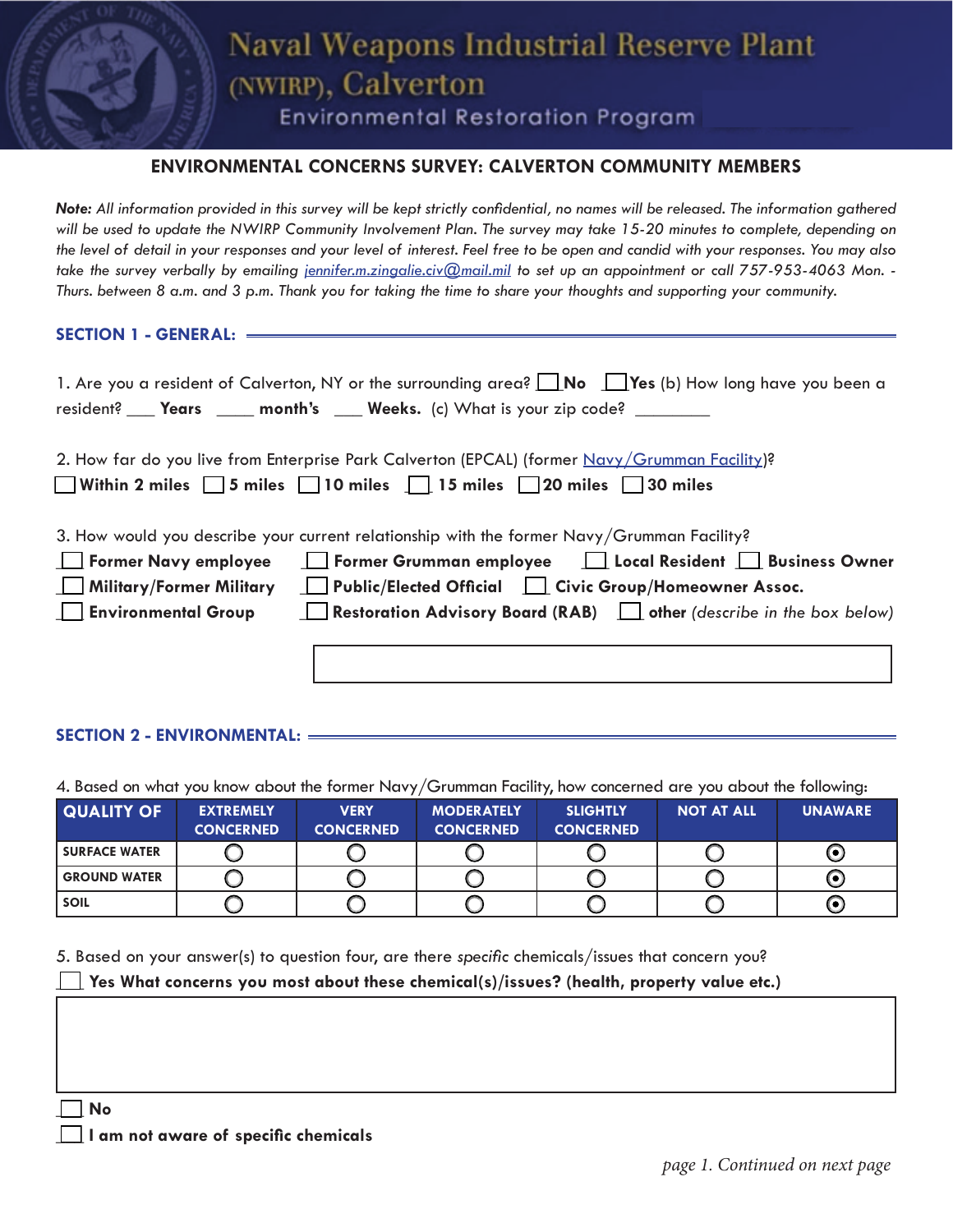6. Are you aware the Navy has an [Environmental Restoration Program](https://www.navfac.navy.mil/products_and_services/ev/products_and_services/env_restoration.html) to address these issues? **\_\_ No \_\_Yes**

7. Are you aware there is a [Restoration Advisory Board \(RAB\)](https://www.navfac.navy.mil/navfac_worldwide/pacific/fecs/southwest/about_us/our_services/Environmental/restoration/rab.html), that consists of community members, who help address the above concerns, and in turn share their knowledge with the greater community? **\_\_\_ No \_\_\_ Yes** (If yes) (b) Have you ever attended a RAB meeting? **\_\_\_No \_\_\_Yes**

8. If you answered no to number 7b, would you be interested in learning more about the RAB? **4 No A** Yes

9. Would you be interested in learning about how you can serve on the RAB? **\_\_ No \_\_Yes** (If yes, *please include your contact information*) or you can go to<https://go.usa.gov/xsKJw> to fill out an application.

| <b>NAME</b>              |              |  |
|--------------------------|--------------|--|
| <b>ADDRESS</b>           |              |  |
|                          |              |  |
| <b>EMAIL</b>             | <b>PHONE</b> |  |
| AFFILIATION/ORGANIZATION |              |  |

# **SECTION 3 - INFORMATION/COMMUNICATION:**

| 10. Do you have confidence in the Navy to address environmental issues at the former Navy/Grumman Facility |
|------------------------------------------------------------------------------------------------------------|
| and to keep you fully informed? $\Box$ No $\Box$ Yes (If no) is there a specific reason for your response? |

| 11. (a) Are you familiar with how information is being provided to the public, through the Navy's Environmental |
|-----------------------------------------------------------------------------------------------------------------|
| Restoration Program and RAB? $\Box$ No $\Box$ Yes (b) How would you say, you are currently being informed?      |
| $\Box$ RAB members $\Box$ I go to the website $\Box$ news media $\Box$ I am not kept informed                   |
|                                                                                                                 |

| 11. (b) Would you like to receive information about the ongoing environmental cleanup program at the former |  |  |  |  |
|-------------------------------------------------------------------------------------------------------------|--|--|--|--|
| Navy/Grumman site? $\Box$ No $\Box$ Yes (c) What mode of communication do you prefer?                       |  |  |  |  |
| ■RAB members ■ Email ■ Going to the website on my own time ■ social media ■ news media                      |  |  |  |  |
| $\Box$ other (please explain)                                                                               |  |  |  |  |

12. Have you visited the website to learn about the site? **No Pres** Please give us your opinion/feedback of the site <https://go.usa.gov/xssQ3>Is it user friendly? Informative? Visually appealing? Understandable?